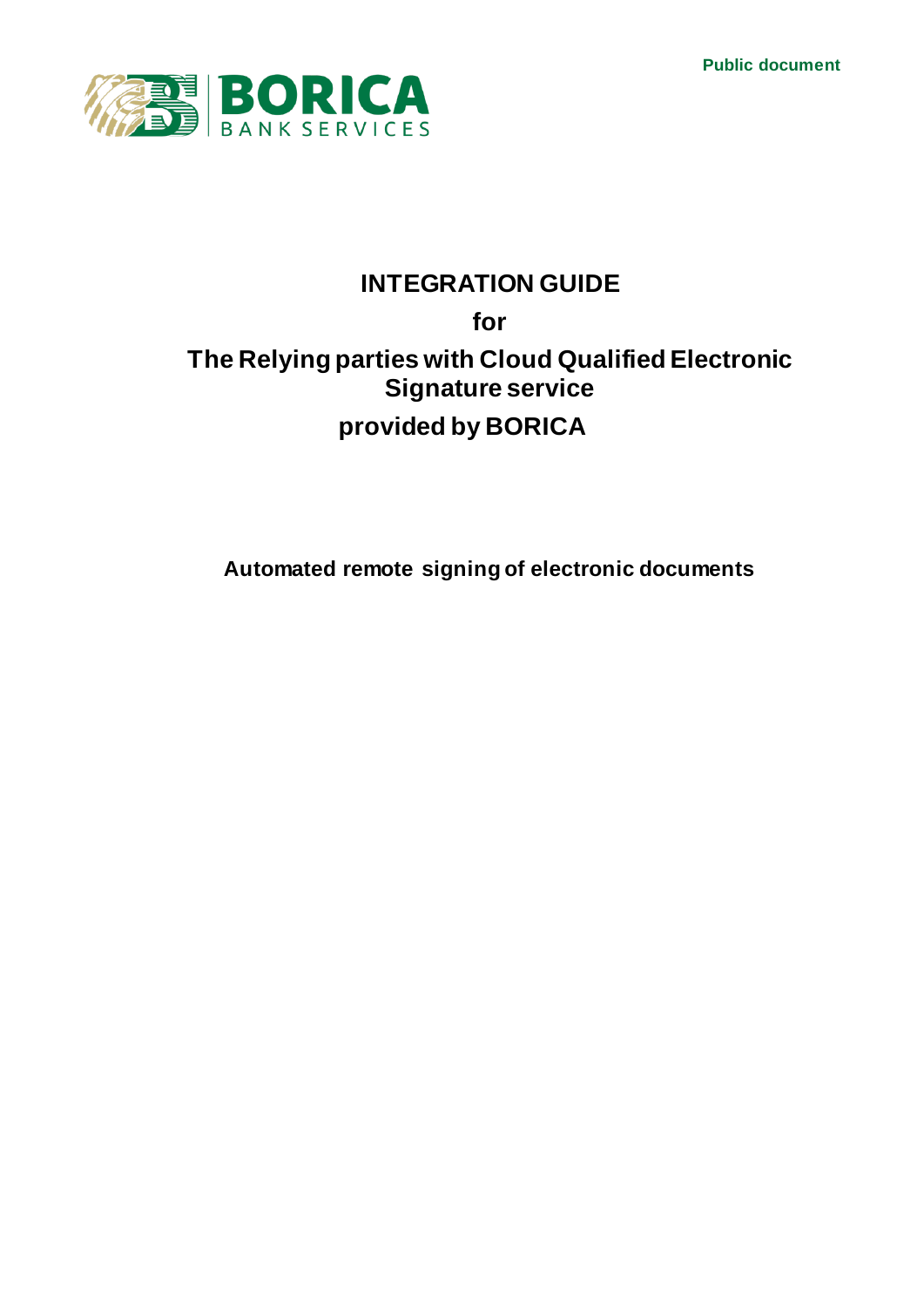# **CONTENTS**

| 1.1 |                                                                                                                  |
|-----|------------------------------------------------------------------------------------------------------------------|
| 1.2 | Step 2: CAS uses /arsign/consent/{callbackld} function (getConsent) to check the status of the requested consent |
| 1.3 | Step 3: Send automated signing request and receive response using /arsign/sync operation (sendSyncSignRequest)   |
|     |                                                                                                                  |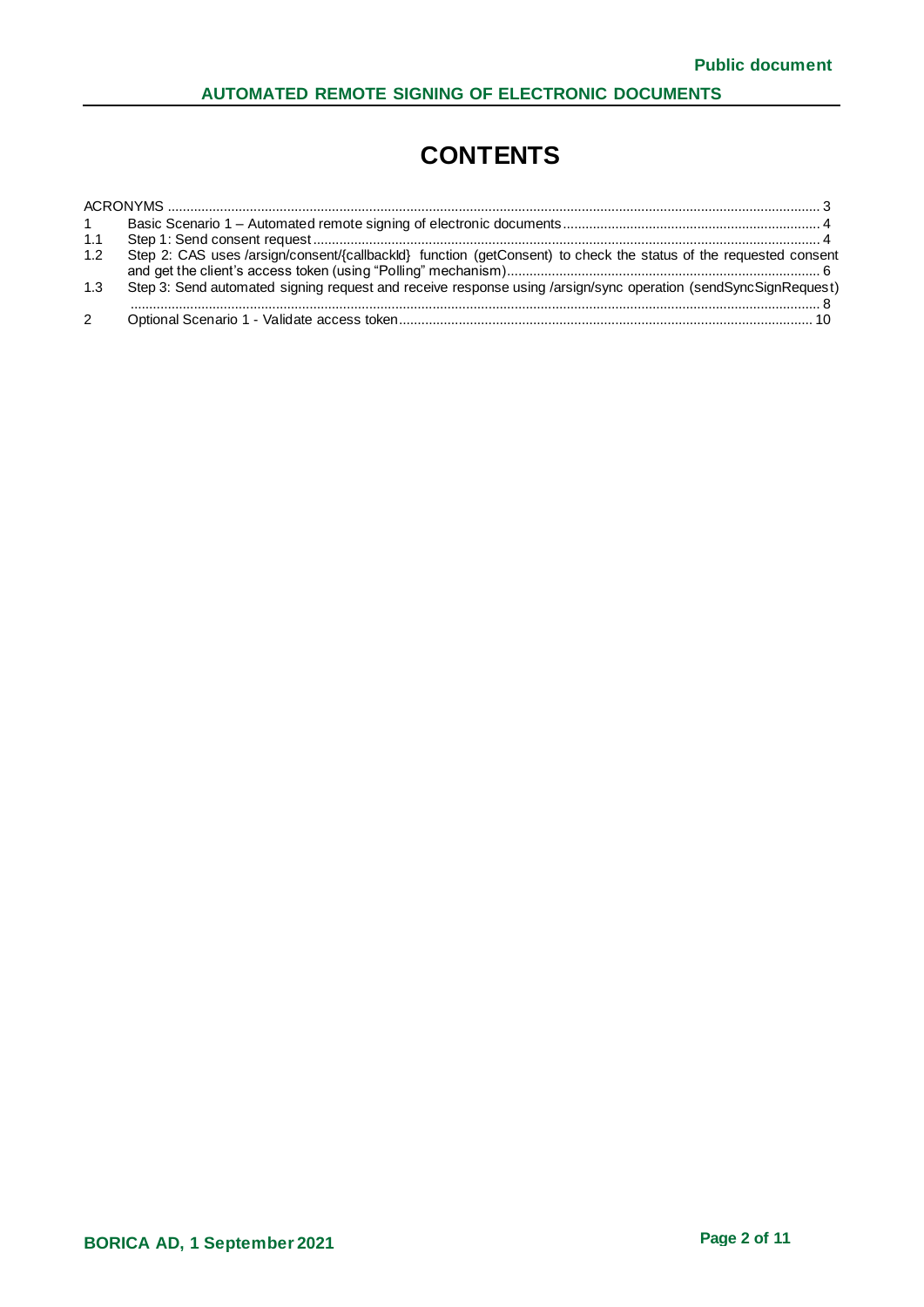## <span id="page-2-0"></span>ACRONYMS

| <b>Certification Authority</b>                                                           |  |  |
|------------------------------------------------------------------------------------------|--|--|
| <b>Certificate Revocation List</b>                                                       |  |  |
| Cloud Qualified Electronic Signature                                                     |  |  |
| Distinguished Name                                                                       |  |  |
| Uniform civil number assigned to each Bulgarian citizen                                  |  |  |
| Uniform civil number assigned to a foreigner living in Bulgaria                          |  |  |
| electronic Identification, Authentication and trust Services (EU Regulation<br>910/2014) |  |  |
| European Union                                                                           |  |  |
| <b>Hardware Security Module</b>                                                          |  |  |
| On-line Certificate Status Protocol                                                      |  |  |
| Personal Identification Number                                                           |  |  |
| Public Key Infrastructure                                                                |  |  |
| <b>Qualified Certificate</b>                                                             |  |  |
|                                                                                          |  |  |

For additional information related to this document, please contact the Provider at:

41 "Tsar Boris III" Blvd. 1612 Sofia BORICA AD Tel.: 0700 199 10 E-mail: info@borica.bg Official Web site: www.b-trust.bg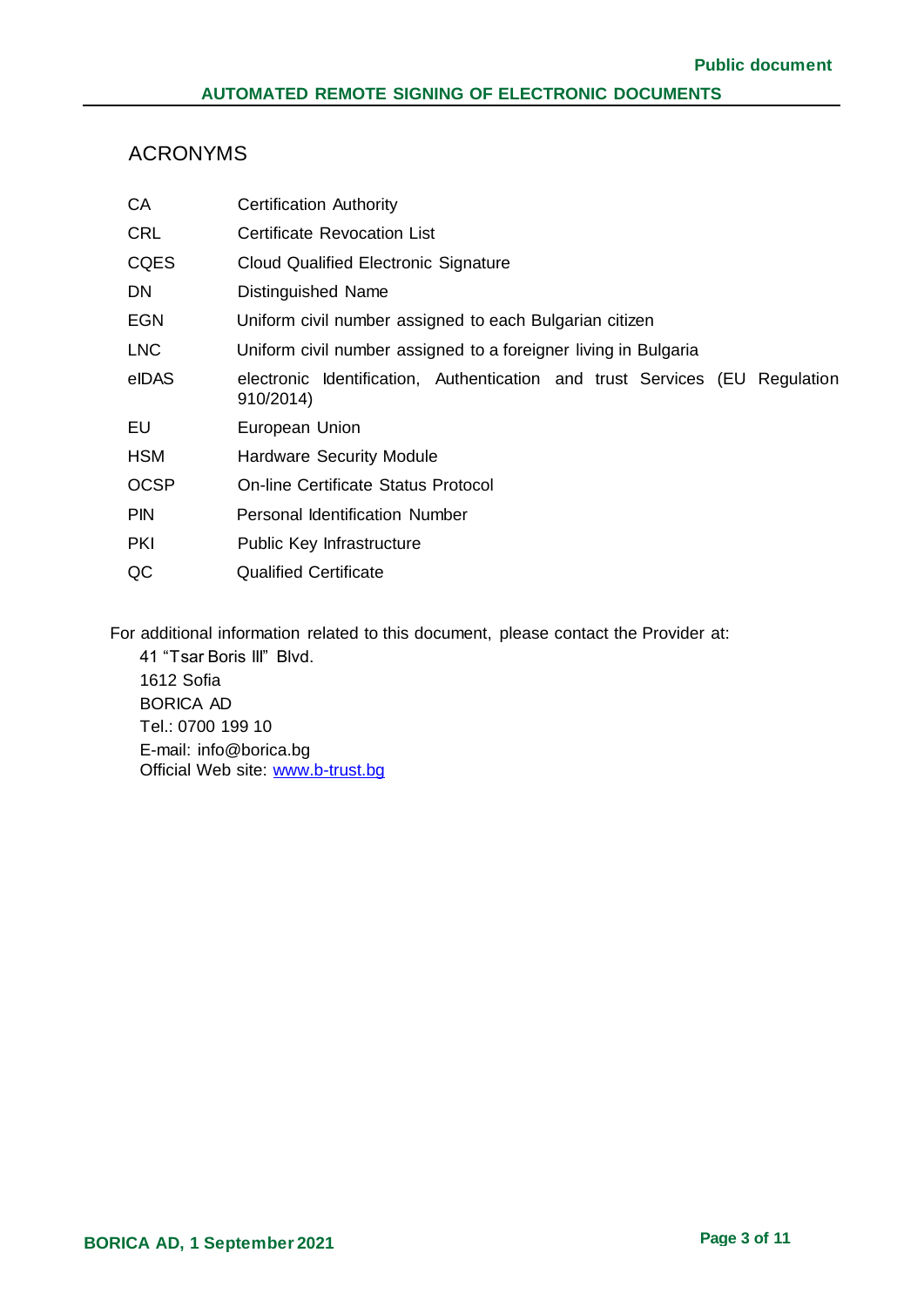## <span id="page-3-0"></span>**1 Basic Scenario 1 – Automated remote signing of electronic documents**

## <span id="page-3-1"></span>**1.1 Step 1: Send consent request**

The Relying party's signing application (CAS) specifies the recipient (sends information how to identify the client(and client certificate) of the consent request through the HEADER parameter rpToClientAuthorization. The following options are available:

- personalId: customer's national personal identifier(bulgarian EGN or personal identifier of foreigner(LNC)).
- certId: customer certificate's identifier. This identifier can be found in B-Trust MOBILE application - the second part of the number next to the name of the customer in CQES menu. For example if the information on the screen is IVAN IVANOV(11111-22222) then certId is 22222. CAS should request this information from the customer with B-Trust MOBILE.
- clientToken customer's client token. In that case the customer is already registered in CAS enetering his profileld and OTP(Authorization code). This is done through /auth function (clientAuthUsingPOST) of this API which returns the client token as a result.

#### rpToClientAuthorization:

- personalId:put egn (Bulgarian national id)
- clientToken:TPC7416DC60EEEC8252E2531413010AD170
- $\bullet$  certId:1234

The consent contains information about the organization and the role/title of the customer in that organisation for which the consent is given in order the CQES customer to sign documents using automatic remote signing. The consent signing request is send to the customer with rpToClientAuthorization header. As result callbackId and validity of the request are returned.

#### **URL: https://cqes-rptest.b-trust.bg/signing-api/v2/arsign/consent METHOD: POST REQUEST HEADERS**

| <b>KEY</b>              | <b>VALUE</b>      | <b>MANDATORY FIELD</b> |
|-------------------------|-------------------|------------------------|
| Accept-language         | $bg \parallel en$ | false                  |
| relyingPartyID          | 123456789         | true                   |
| rpToClientAuthorization | certld:1234       | true                   |
| accept                  | application/json  | true                   |
| Content-Type            | application/json  | true                   |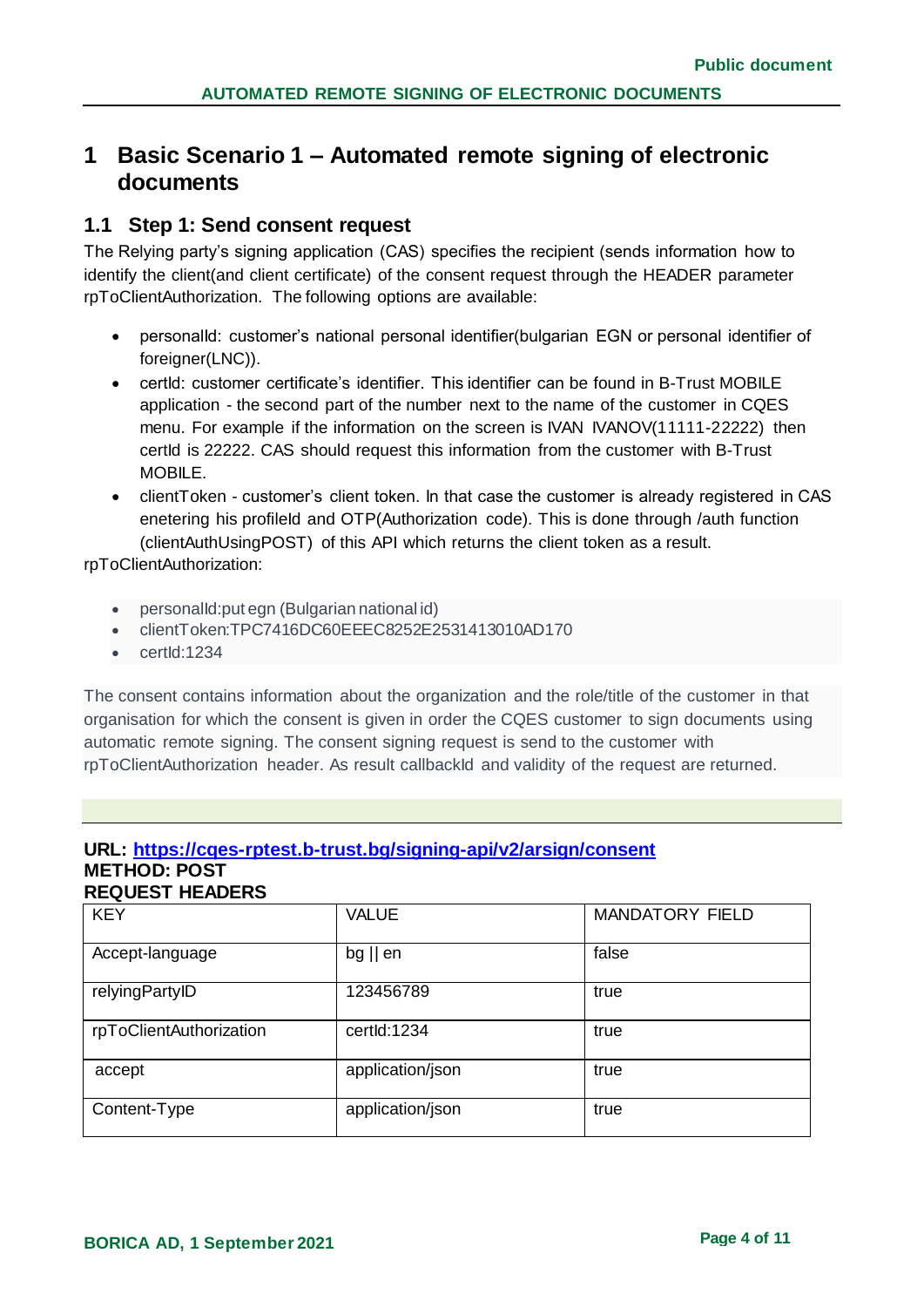### **REQUEST BODY**

```
{
```
"organisation": {

 "orgIdentifier": 1234567890, // Legal entity organisation identifier (BULSTAT, EIK, VAT or PAC number)

"orgIdentifierType": "EIK", // Legal entity identifier type (BULSTAT, EIK, VAT or PAC)

"orgName": "BORICA" // Legal entity organisation name

},

"role": "HR manager", // The role of the customer(user) who gives the consent in the organization

"subject": "Signing leave applications", // Reason for automatic remote signing

 "expirationTime": 90 // Specifies the validity period of the automatic remote signing acess token ( in days between 90 and 365)

}

#### **RESPONSE HEADERS**

| <b>KEY</b>   | <b>VALUE</b>     |
|--------------|------------------|
| Content-Type | application/json |

#### **RESPONSE BODY**

Status code 202

{

"data": {

 "callbackId": "43ebb3d0-c936-4cc5-a557-7959b512c5ec", // Consent request ID. This ID is used to get the result of the consent with operation getConsent(/arsign/consent/{callbackId})

 "validity": "2021-09-14T14:44:49.413+00:00" // End date of the consent validity request (till then relying party can pull the result of the consent)

},

"responseCode": "ACCEPTED", // Response code (status of the response)

"code": "ACCEPTED", // Response code (status of the response)

 "message": "The request has been accepted." // Response message. The message can be localized with 'Accept-language' header

}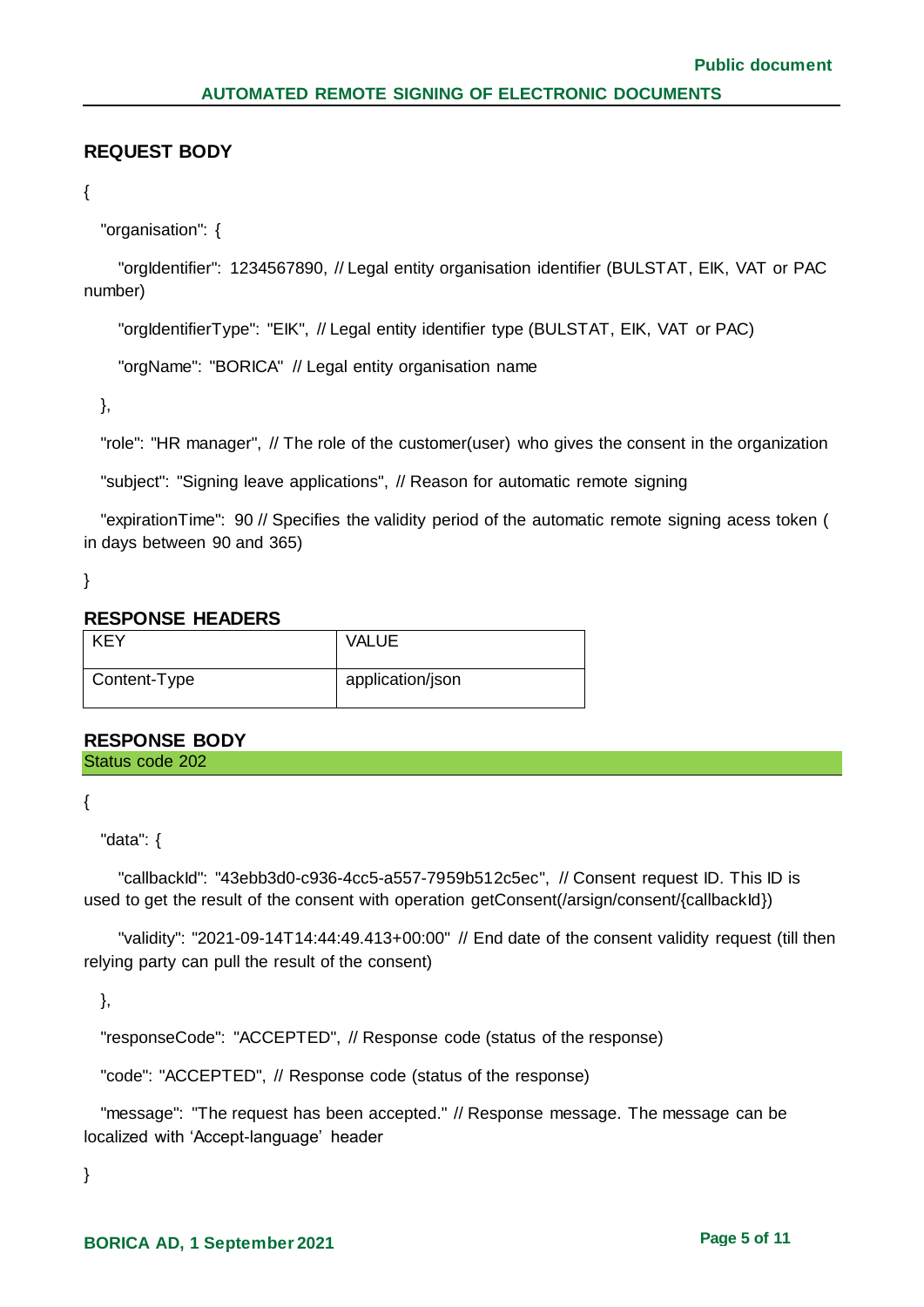#### Status code 400

{

"code": "BAD\_REQUEST",

 "message": "The request could not be understood by the server due to malformed syntax (invalid request parameters)."

}

#### Status code 401

{

"code": "UNAUTHORIZED",

"message": "The request is unauthorized."

}

#### Status code 404

{

```
 "code": "NOT_FOUND",
```
"message": "The server has not found the signed content."

}

#### Status code 500

{

```
 "code": "ERROR",
```
 "message": "Internal server error. The server encountered an unexpected condition which prevented it from fulfilling the request."

}

## <span id="page-5-0"></span>**1.2 Step 2: CAS uses /arsign/consent/{callbackId} function (getConsent) to check the status of the requested consent and get the client's access token (using "Polling" mechanism)**

#### **URL: [https://cqes-rptest.b-trust.bg/signing-api/v2/arsign/consent/{callbackId}](https://cqes-rptest.b-trust.bg/signing-api/v2/arsign/consent/%7bcallbackId%7d) METHOD: GET REQUEST HEADERS**

| KE<br>- - - - | _______ | FIEL<br>-<br><b>ANI</b><br>ìΔ<br>M<br>או |
|---------------|---------|------------------------------------------|
|               |         |                                          |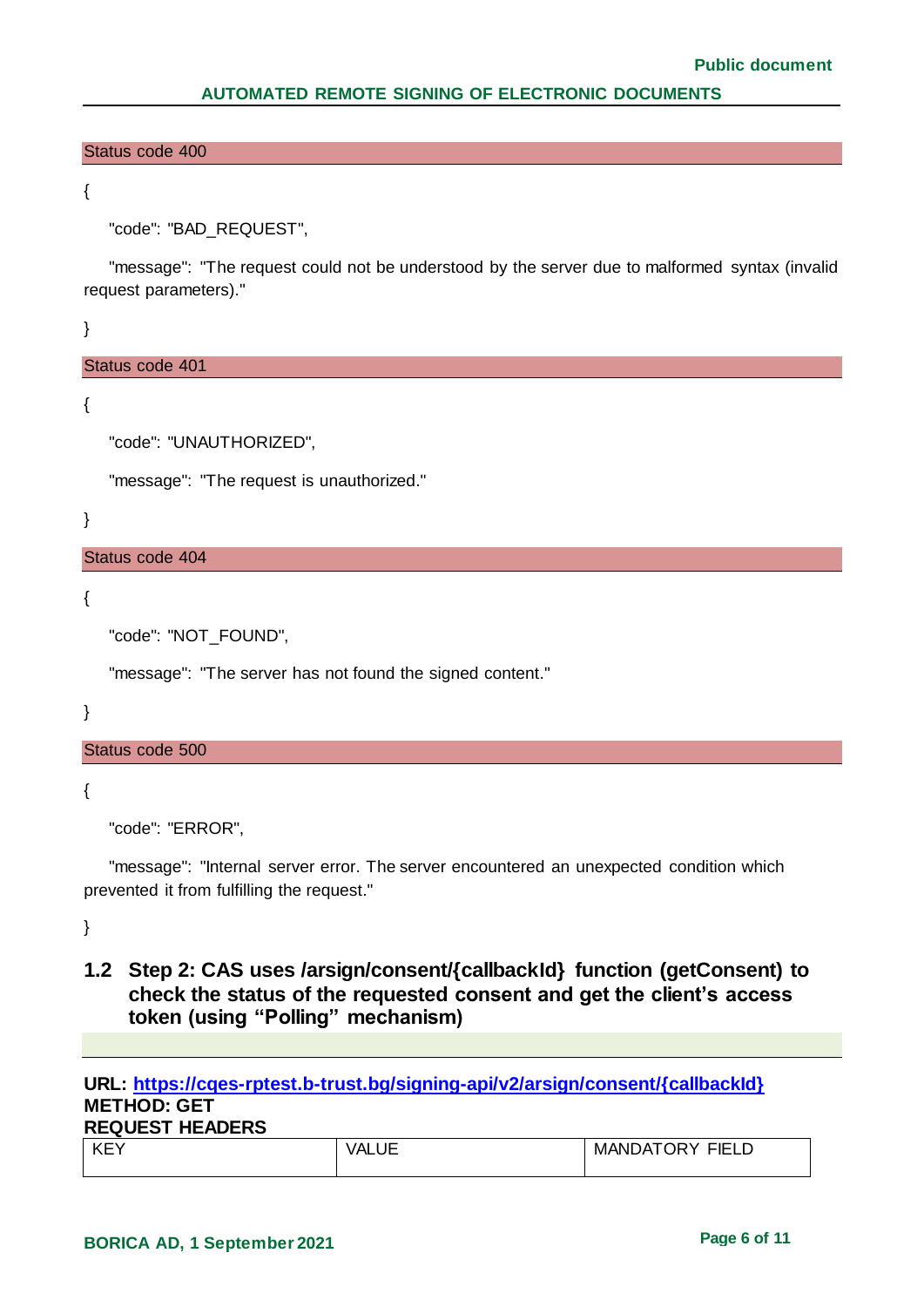| Accept-language | $bg \parallel en$ | false |
|-----------------|-------------------|-------|
| relyingPartyID  | 123456789         | true  |
| accept          | application/json  | true  |

#### **REQUEST PARAMETERS**

PATH:

 callbackId // Callback ID(request id) - result of the synchronous operation /arsign/consent request (sendConsentRequest)

#### **RESPONSE HEADERS**

| <b>KEY</b>   | <b>VALUE</b>     |
|--------------|------------------|
| Content-Type | application/json |

## **RESPONSE BODY**

Status code 206 Consent request is in progress

{

"data": null,

"responseCode": "IN\_PROGRESS", //Response code (status of the response)

"code": "IN\_PROGRESS", //Response code (status of the response)

 "message": "Consent request is in progress." //Response message. The message can be localized with 'Accept-language' header

}

#### Status code 200

{

"data": {

 "accessToken": " b52b039d5054c855a1d18328ba00021c7d0d38354c669e 345c8c4a6512167e909a56664c4e805189933cd58dc5e9 cd97", //Access token that CAS(the Relying party) should use in order to sign documents automatic

 "expirationDate": "2021-12-13", //Expiration date of the consent. After this date a new consent request should be send in order to continue automatic signing

 "consent": "JVBERi0xLjQKJeLjz9MKNSAwIG9iago8PC9GaW..." //Signed PDF document(BASE64 encoded) with the customer's consent to sign automatic

},

```
 "responseCode": "COMPLETED", //Response code (status of the response)
```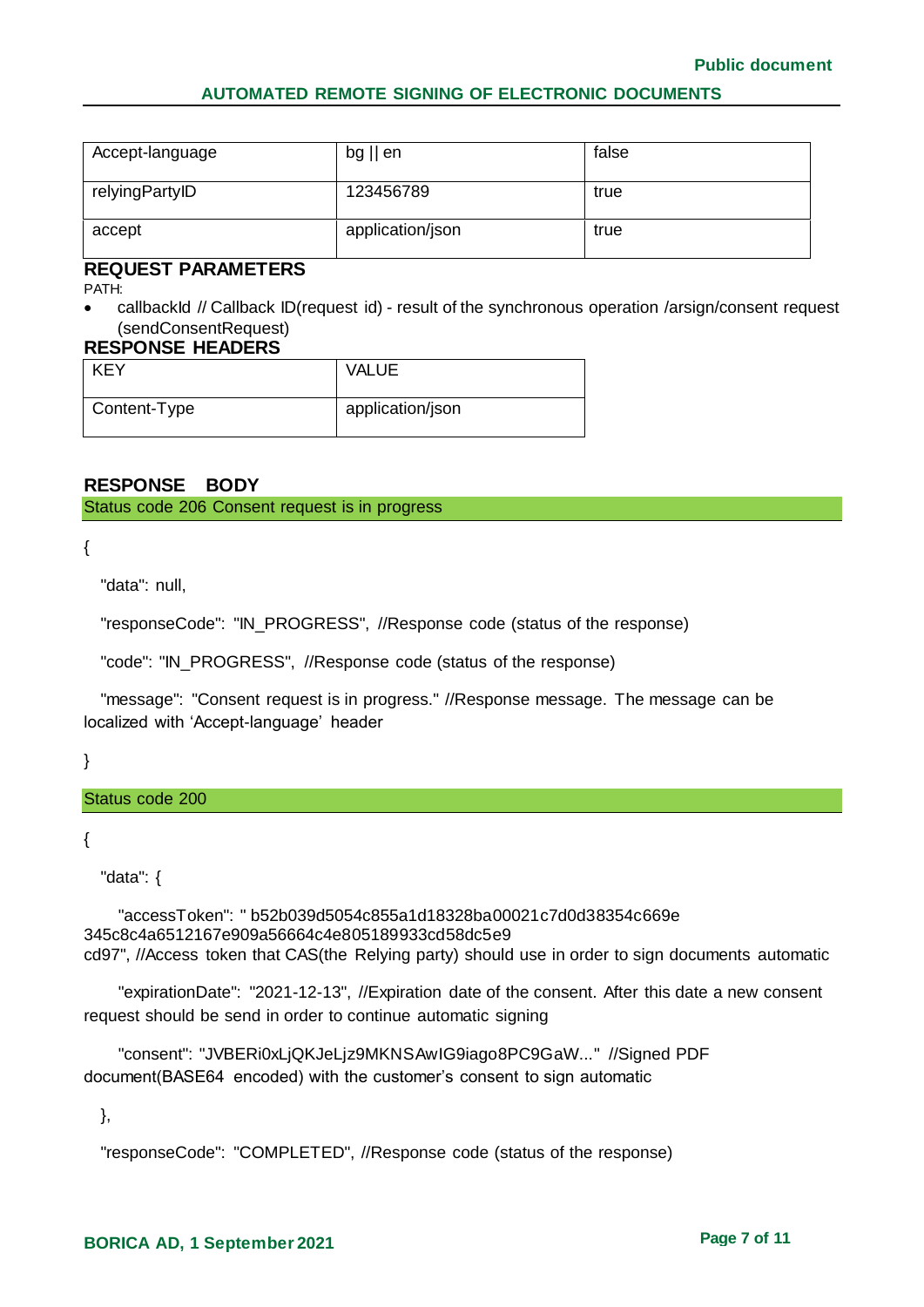"code": "COMPLETED", //Response code (status of the response)

 "message": "Sign request is completed." //Response message. The message can be localized with 'Accept-language' header

}

Status code 403

```
{
```
"data": null,

"code": "REJECTED",

"message": "The request is rejected."

}

Status code 404

{

```
 "code": "NOT_FOUND",
```
"message": "The server has not found the signed content."

}

## <span id="page-7-0"></span>**1.3 Step 3: Send automated signing request and receive response using /arsign/sync operation (sendSyncSignRequest)**

With the returned accessToken CAS sends automatic remote signing requests with /arsign/sync operation (sendSyncSignRequest). The requests are automatically signed and returned synchronous as a result of the operation. There is no need of customers confirmation in B-Trust MOBILE application

#### **URL:<https://cqes-rptest.b-trust.bg/signing-api/v2/arsign/sync> METHOD: POST REQUEST HEADERS**

KEY VALUE WARDATORY FIELD Acceptlanguage bg || en false relyingPartyID | 123456789 true true to the set of the set of the set of the set of the set of the set of the s accessToken b52b039d5054c855a1d18328ba00021c7d0d38354c669e 345c8c4a6512167e909a56664c4e805189933cd58dc5e9 cd97 true accept application/json accept application/json Content-Type application/json true true true true true true

#### **REQUEST BODY**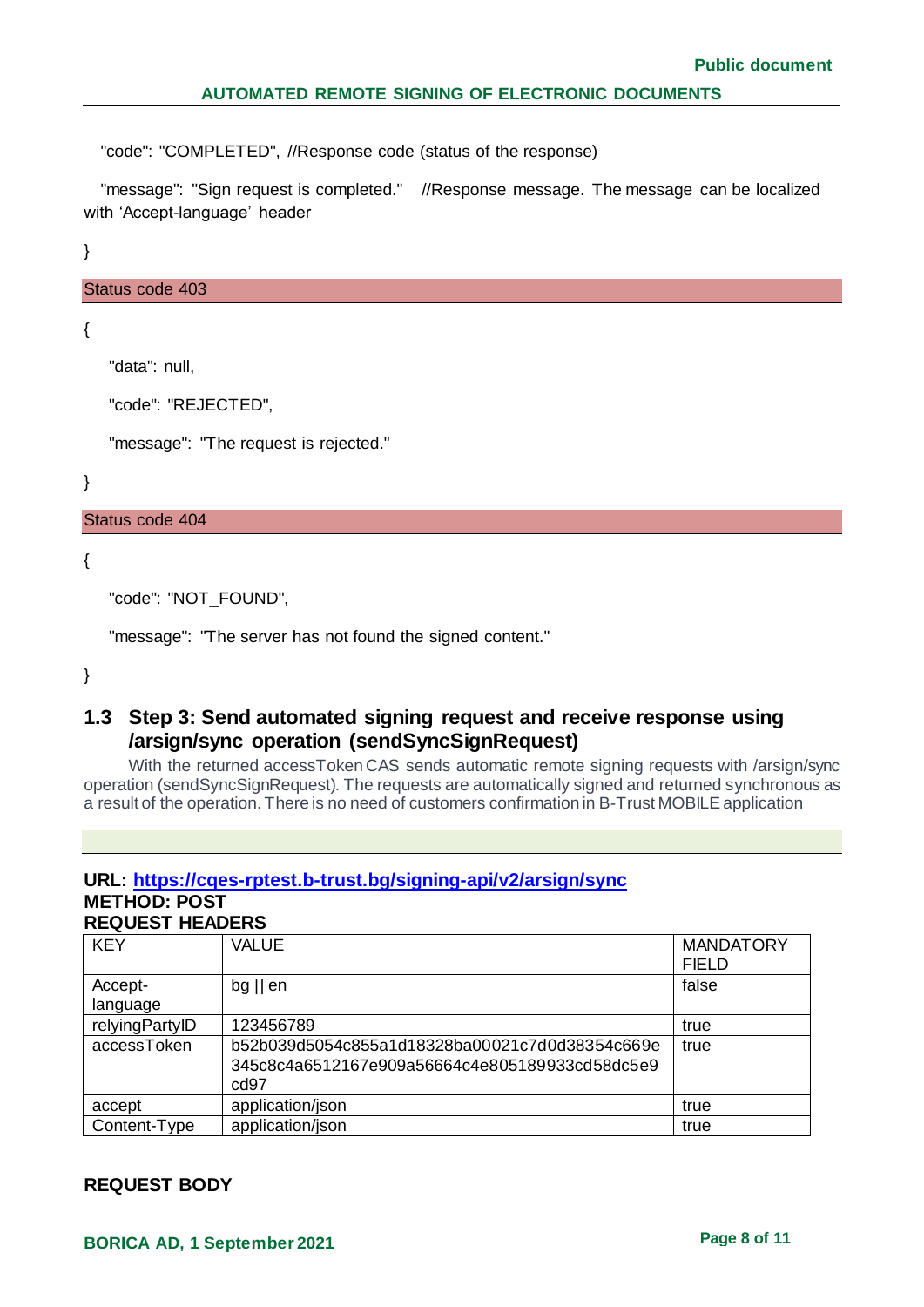{

"contents": [ //A list with contents(DOCUMENT, DIGEST or TEXT) that should be signed

{

 "confirmText": "Document for signing: test.xml", //This parameter is used in order to determine the dialog box(and the text in it) to confirm signing in B-Trust MOBILE

 "contentFormat": "BINARY\_BASE64", //Type of the content(in the 'data' parameter) that will be signed (DIGEST, BINARY\_BASE64\_or TEXT)

#### "data":

"PHRlc3Q+CiAgIDx0aXRsZT7QotC10YHRgtC+0LIg0LTQvtC60YPQvNC10L3Rgjx0aXRsZT4KICA8 Y29udGVudD7QotC10YHRgtC+0LLQviDRgdGK0LTRitGA0LbQsNC90LjQtTwvY29udGVudD4KPH Rlc3Q+", //The content that will be signed. If the contentFormat parameter is BINARY\_BASE64 or DIGEST, then this content(in data parameter) should be BASE64 encoded

"fileName": "test.xml", //Name of the document(file) that will be signed

"hashAlgorithm": "SHA256", //Signature digest algorithm (SHA256 or SHA512)

 "padesVisualSignature": false, //This parameter is used in order to specify if the signature in PDF signed file should be visualized in the signed file

"signaturePosition": { //Specifies the signature position in PDF signed file

"imageHeight": 100, //Sets a height of the signature field in PDF signed document

"imageWidth": 100, //Sets a width of the signature field in PDF signed document

"imageXAxis": 100, //Sets a upper left X coordinate of the signature field

"imageYAxis": 100, //Sets a upper left Y coordinate of the signature field

 "pageNumber": 1 //Sets a page number where the signature field should be placed NOTE the counting starts from 1 (one) for the first page of the PDF document

},

"signatureType": "XADES\_BASELINE\_LTA\_ENVELOPING", //Signature type algorithm

 "toBeArchived": true //This parameter is used in order to specify that the signed documents should be archived in QLTPS(Qualified Long Term Preservation Service) archive

]

}

}

#### **RESPONSE HEADERS**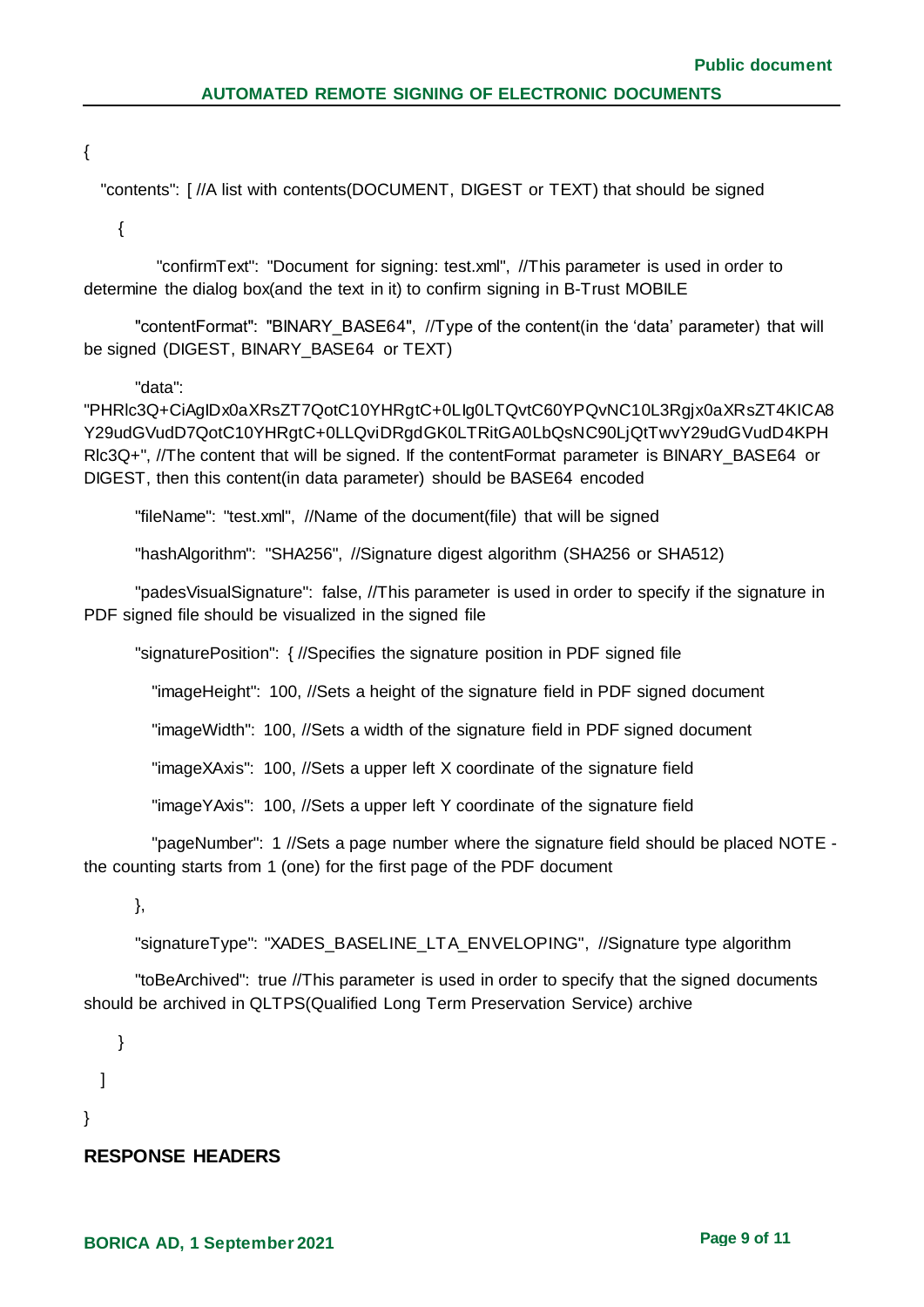| <b>KFY</b>           | <b>VALUE</b>     |  |
|----------------------|------------------|--|
| Content-Type         | application/json |  |
| <b>RESPONSE BODY</b> |                  |  |

# Status code 200

{

"data": {

"signatures": [ //List with the signed documents

{

"status": "SIGNED", //Request status

 "signature": "PD94bWwgdmVyc2lvbj0iMS...", //BASE64 encoded signature or signed document.

 "signatureType": "XADES\_BASELINE\_LTA\_ENVELOPING" //Signature type(format) of the signature or signed document

 } ] },

"responseCode": "COMPLETED", //Response code (status of the response)

"code": "COMPLETED", //Response code (status of the response)

 "message": "Sign request is completed." //Response message. The message can be localized with 'Accept-language' header

}

## <span id="page-9-0"></span>**2 Optional Scenario 1 - Validate access token**

#### **URL: https://cqes-rptest.b-trust.bg/signing-api/v2/arsign/validate/token METHOD: GET REQUEST HEADERS**

| <b>KEY</b>      | <b>VALUE</b>                                   | <b>MANDATORY</b> |
|-----------------|------------------------------------------------|------------------|
|                 |                                                | <b>FIELD</b>     |
| Accept-language | $bg \parallel en$                              | false            |
| relyingPartyID  | 123456789                                      | true             |
| Content-Type    | application/json                               | true             |
| accept          | application/json                               | true             |
| accessToken     | b52b039d5054c855a1d18328ba00021c7d0d38354c669e | true             |